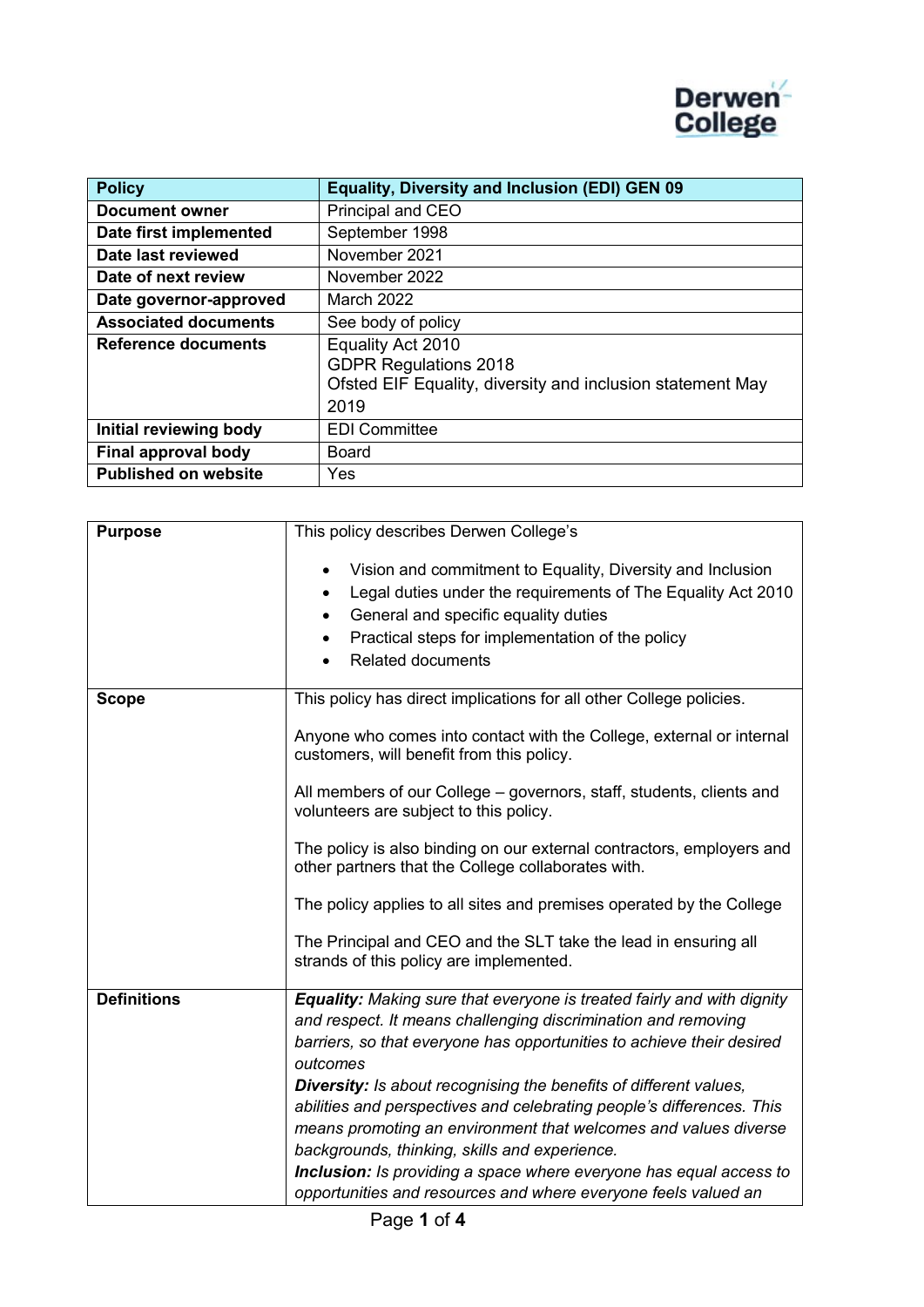

| accepted. Everyone should be able to contribute and have a voice.<br>This may mean making reasonable adjustments to facilitate<br>participation.                                                                                                                                      |
|---------------------------------------------------------------------------------------------------------------------------------------------------------------------------------------------------------------------------------------------------------------------------------------|
| <b>Mainstreaming EDI:</b> A long-term, strategic approach to ensuring<br>that equality, diversity and inclusion sit at the heart of an institution's<br>culture and operational delivery                                                                                              |
| protected characteristics:                                                                                                                                                                                                                                                            |
| Age<br><b>Disability</b><br>Gender reassignment<br>Pregnancy and maternity<br>٠<br>Race<br>Religion or belief<br>Sex<br>Sexual orientation                                                                                                                                            |
| In addition to the above, we are committed to advancing equality of<br>opportunity for those from various social backgrounds and with family<br>responsibilities. This includes people from socially disadvantaged<br>families as well as from deprived or remote geographical areas. |

### **Our vision and commitment to equality, diversity and inclusivity**

Our vision for equality, diversity and inclusion goes far beyond compliance. We aim to ensure that we pro-actively promote inclusion for all and create an environment where our stakeholders can learn, develop, grow and ultimately flourish.

We want to ensure that people with diverse learning characteristics and diverse backgrounds consider Derwen College as an organisation of choice. We want everyone at Derwen College to reach their full potential in an environment which is respectful and that celebrates individual difference. We continually strive to ensure that EDI is mainstreamed across the whole organisation.

### *Derwen College is committed to:*

- Promoting equality, good relations and to challenging discrimination. This is reflected in all College policies, procedures, processes and practises
- Ensuring that it is a place where everyone, irrespective of their race, colour, ethnic or national origin, citizenship and/or protected characteristics, feels welcome and valued and able to achieve their full potential
- Protecting the rights of everyone during their time at the organisation
- Respecting and valuing differences between people whilst meeting the diverse needs of our students and clients
- Preparing our students and clients for life in modern Britain
- Acknowledging the existence of discrimination, should it occur, and being proactive in tackling and eliminating it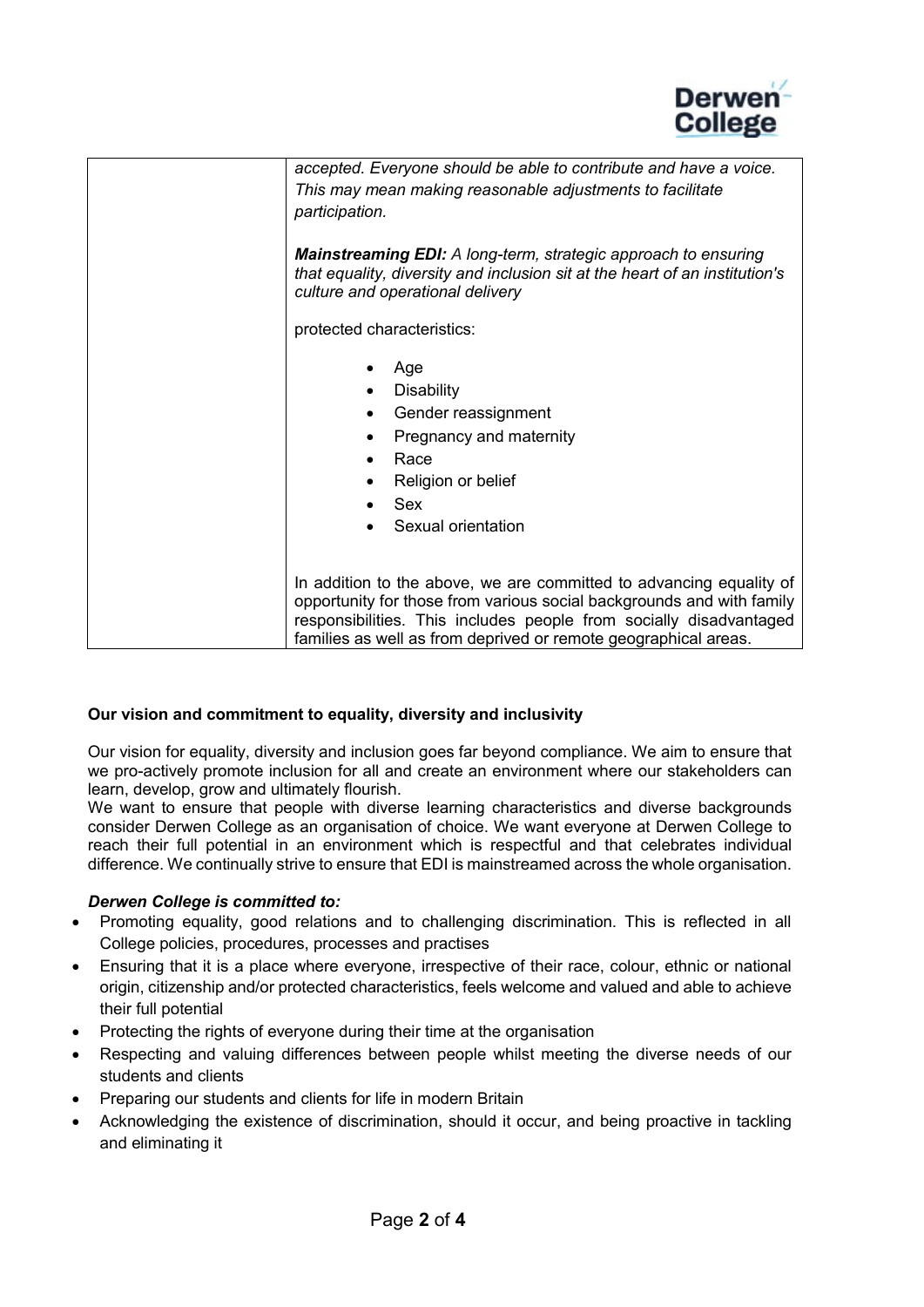

## *The College:*

- Opposes all forms of racism, racial prejudice, racial harassment, racial discrimination and hate crime
- Caters for the dietary and dress requirements of different religious groups and enables individuals to observe festivals and events relevant to their faith
- Actively promotes good personal and community relations by fostering a positive atmosphere of mutual respect and trust among individuals from all racial groups
- Has procedures for dealing with, recording and reporting incidents of harassment and bullying
- Ensures that incidents of discrimination will be dealt with promptly, firmly and consistently in accordance with College's procedures and that action will be taken to support victims.
- Works with partner agencies to tackle issues relating to harassment
- Monitors data on admissions and this will be used to inform future programme planning and decision-making
- Safeguards against harassment and bullying Everyone is entitled to be treated with courtesy and respect. The College will not accept behaviour towards people which is objectionable and offensive, or which might threaten their security, or create an intimidating or hostile environment, which may hinder their performance.
- Deals with any alleged incidents of harassment according to agreed procedures.
- Ensures its Publicity reflects equality of opportunity and is free of bias and stereotypical images
- Gives a high profile to the EDI Policy by regular communication and publication to staff, students and other agencies involved.

### **Governing Body responsibilities**

The Governing body instructs the College to:

- Ensure that relevant policies are in place, up to date and effectively implemented and monitored for impact
- Set and monitor challenging equality targets
- Promote equality of opportunity and celebrate diversity.
- Not discriminate on the grounds of any protected characteristic in any aspect of our work
- Listen to the views of our stakeholders and use them to make improvements which support inclusion and drive equality forward
- Ensure that our College community is protected from bullying, and discrimination wherever they may be learning or working

### **Senior Leadership Team responsibilities:**

- Ensuring that the policy and its related procedures and strategies are implemented
- Co-ordinating equality work
- Dealing with reported incidents of discrimination and/or harassment
- Ensuring compliance with the Equal Opportunities Policy

### **Staff responsibilities:**

- Ensuring that all students and trainees are included in all activities and have full access to the curriculum
- Promoting equality and diversity through teaching and support